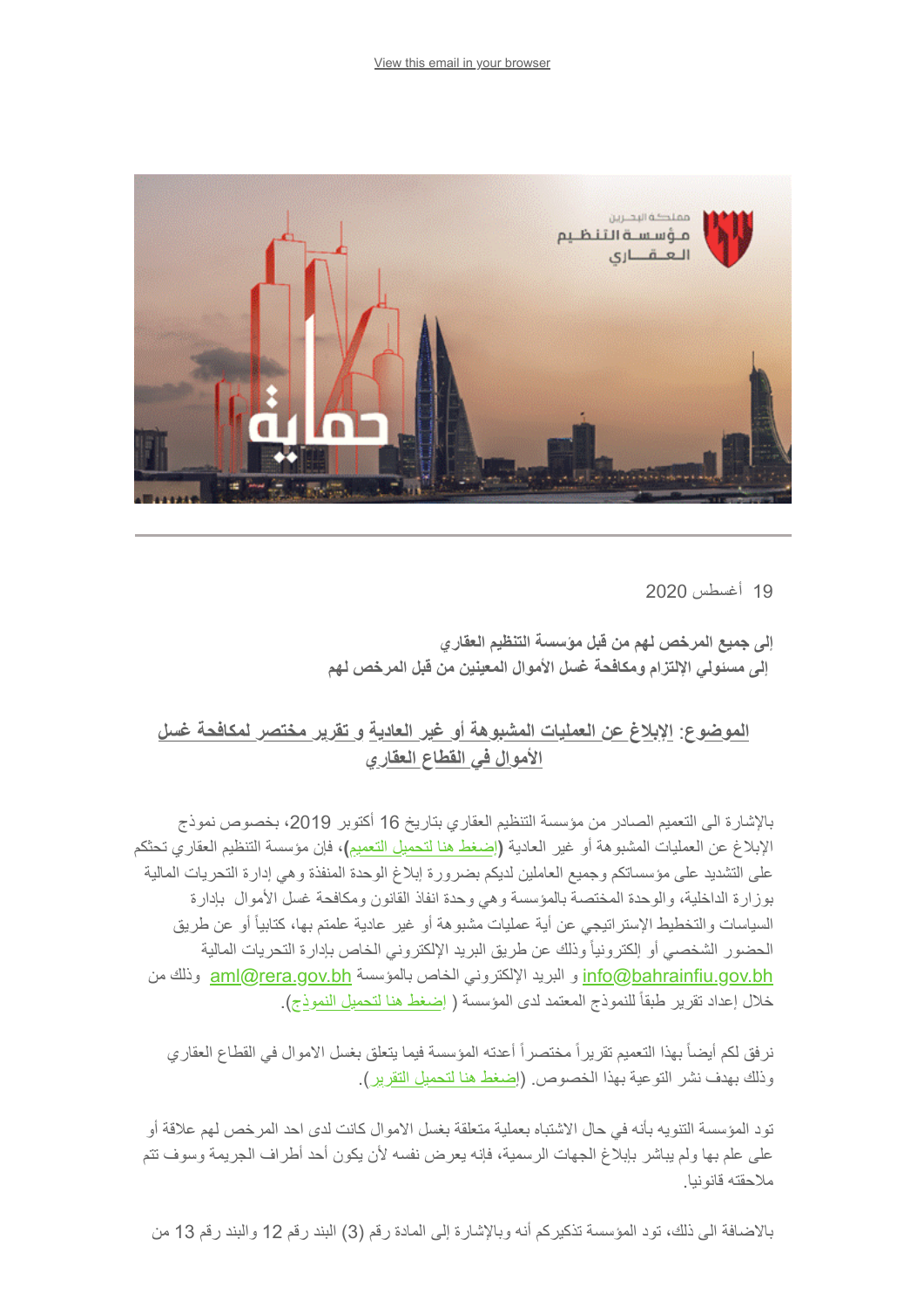القرار رقم 3 لسنة 2019، على المطورين العقاريين المرخص لهم إتمام جميع المعاملات العقارية من خلال حساب الضمان الخاص بكل مشروع، وذلك في ماعدا المشاریع ذات رخصة إعلان البحث المیداني. أما فیما یخص المرخص لھم الآخرین فإنھ یحظرعلیھم إتمام أیة عملیات نقدیة یتجاوز مبلغھا ألفي دینار بحریني إلا من خلال النظام المصرفي.

كما نود أن نحیطكم علماً بأن ھذا التعمیم بالإضافة إلى جمیع التعامیم الصادرة من قبل مؤسسة التنظیم العقاري إلى المرخص لھم متوافرة على موقع المؤسسة تحت تبویب "التشریعات".

وللمزيد من الإستفسارات يرجى التواصل عبر البريد الإلكتروني للمؤسسة aml@rera.gov.bh

شاكرین لكم تعاونكم الدائم معنا ،،، مؤسسة التنظیم العقاري إدارة السیاسات والتخطیط الاستراتیجي وحدة انفاذ القانون ومكافحة غسل الاموال

19<sup>th</sup> August 2020

**To all RERA Licensees To Compliance and AML Officers assigned by the Licensees**

## **Subject: Reporting Extraordinary or Suspicious Transactions and a Summary Report on AML in the Real Estate Sector**

With reference to the earlier circular issued by RERA on 16<sup>th</sup> October 2019 regarding the Template for Reporting Extraordinary or Suspicious Transactions **(**[Click here to view the circular](https://www.rera.gov.bh/Media/downloads/Circulars/Circular-Template_for_Reporting_Extraordinary_or_Suspicious_Transactions.pdf?utm_source=Audience-06-August-2020&utm_campaign=fd84a77a10-CAMPAIGN_GULF+PROPERTY_SHOW_COPY_01&utm_medium=email&utm_term=0_972d228ac5-fd84a77a10-%5BLIST_EMAIL_ID%5D&ct=t%28CAMPAIGN_GULF+PROPERTY_SHOW_COPY_01%29)**),** RERA requires you to urge your institutions and all your employees to report any suspicious or extraordinary transactions they come across, to the Enforcement Unit which is The Financial Intelligence Directorate at the Ministry of Interior, and the Enforcement & Anti-Money Laundering Unit within the Policies & Strategic Planning Directorate at RERA, by preparing a report and sending it in writing or personally, or electronically to the Financial Intelligence Directorate email *info@bahrainfiu.gov.bh* and RERA email [aml@rera.gov.bh](mailto:aml@rera.gov.bh) , as per the form approved by RERA for reporting suspicious or extraordinary transactions ( [click here to download the template\)](https://www.rera.gov.bh/Media/downloads/Circulars/Suspicious-Report-Transaction.pdf?utm_source=Audience-06-August-2020&utm_campaign=fd84a77a10-CAMPAIGN_GULF+PROPERTY_SHOW_COPY_01&utm_medium=email&utm_term=0_972d228ac5-fd84a77a10-%5BLIST_EMAIL_ID%5D&ct=t%28CAMPAIGN_GULF+PROPERTY_SHOW_COPY_01%29).

We are also attaching to this circular a summary report on Anti-Money Laundering in the Real Estate sector, for the purpose of raising the knowledge of RERA licensees in this regard. [\(click here to download the report](https://www.rera.gov.bh/Media/downloads/mailchimp/ML%20Summary-ENG-180820.pdf)).

RERA reminds all licensees to comply with this requirement as in the event that a Money Laundering case is revealed or suspicious where the licensee had a